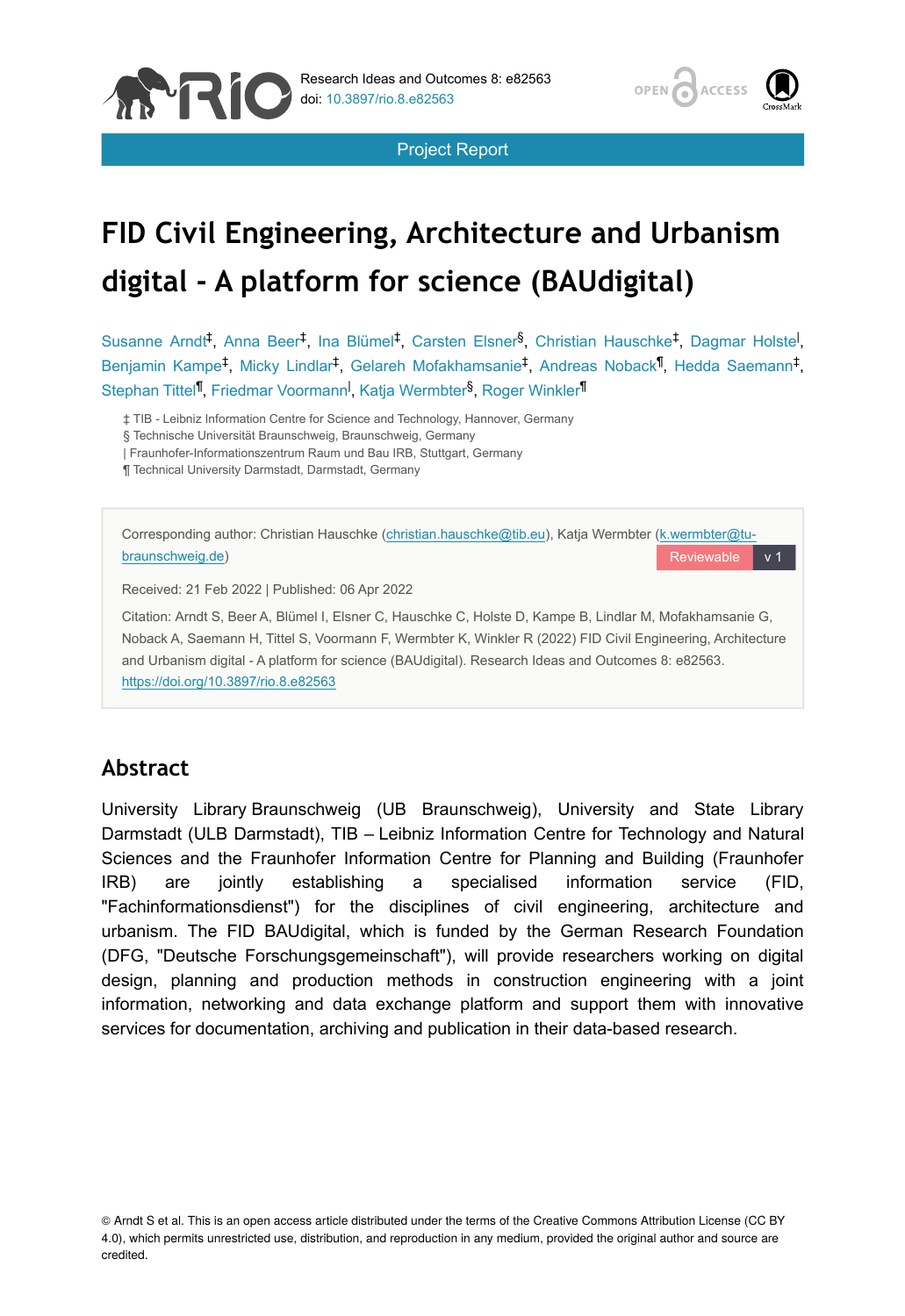#### **Keywords**

Architecture, Building and Construction History, Construction Research, Sustainable Building Technology, Structural Engineering, Building Informatics and Construction Operation, Urbanism, Spatial Planning, Transportation and Infrastructure Planning, Landscape Planning, Specialised Information Service, Research Data Management, Research Information, Research Infrastructure, Digital Library

## **Current developments, digital methods and technologies in civil engineering, architecture and urbanism**

Digitalisation has long since reached the building industry: new digital design, planning and production methods enable more efficient and sustainable construction. Intensive research is currently being carried out at numerous universities. *Computational Design, Computer Aided Manufacturing, Additive Manufacturing, Adaptive Building Envelopes, Building Information Modelling, City Information Modelling* and *Sustainable Urbanism* are terms that are often mentioned in this context.\* [1](#page-16-0)

There is a high degree of interdisciplinarity and networking in the predominantly young specialist community. Research results from other disciplines such as mechanical engineering, computer science or the social sciences are successfully transferred to construction engineering. At the same time, the formerly clear boundaries between the sub-disciplines of construction engineering are beginning to dissolve more and more and collaborative working as well as research methods are becoming established.

With the major research projects currently approved by the DFG, such as the Cluster of Excellence  $IntCDC^{*2}$ , the Collaborative Research Centres (SFB) [Adaptive Envelopes and](https://www.sfb1244.uni-stuttgart.de) [Structures for Tomorrow's Built Environment](https://www.sfb1244.uni-stuttgart.de) (SFB 1244), [Additive Manufacturing in](http://www.tu-braunschweig.de/trr277) [Construction](http://www.tu-braunschweig.de/trr277) (AMC) and the [Digital Building Fabrication Laboratory](http://www.tu-braunschweig.de/ite/forschung/dbfll) (DBFL), as well as the priority programme ["Hundert plus"](https://tu-dresden.de/bu/bauingenieurwesen/imb/forschung/spp-2388) (Hundred plus), the success of these innovative and experimental research approaches is clearly evident. Beyond these exemplary DFG projects, numerous other research projects have been carried out in recent years to develop digital design, planning and construction methods, new professorships have been establishedand new conferences and associations initiated. $*3$  From the political and legislative side, this development is flanked by a whole series of funding initiatives and position papers. For example, the [Bundesministerium für Digitales und Verkehr](https://www.bmvi.de/DE/Home/home.html) (Federal Ministr[y](https://www.bmvi.de/DE/Home/home.html) for Digital and Transport[\)](https://www.bmvi.de/DE/Home/home.html) published the "Stufenplan digitales Planen und Bauen" (Step-by-Step Plan for Digital Planning and Construction) in  $2015*<sup>4</sup>$ , and in 2016 the Bundesministerium des Innern, für Bau und Heimat (Federal Ministry of the Interior, for Building and the Home Affairs) launched the National Dialogue Platform Smart City.\*<sup>[5](#page-16-4)</sup>

The joint use of the many data produced in the construction industry and in constructionrelated research opens up entirely new approaches to planning and thinking. Numerical building simulations already provide answers to a wide variety of complex questions - both with regard to new buildings and the existing building stock. Researchers also expect to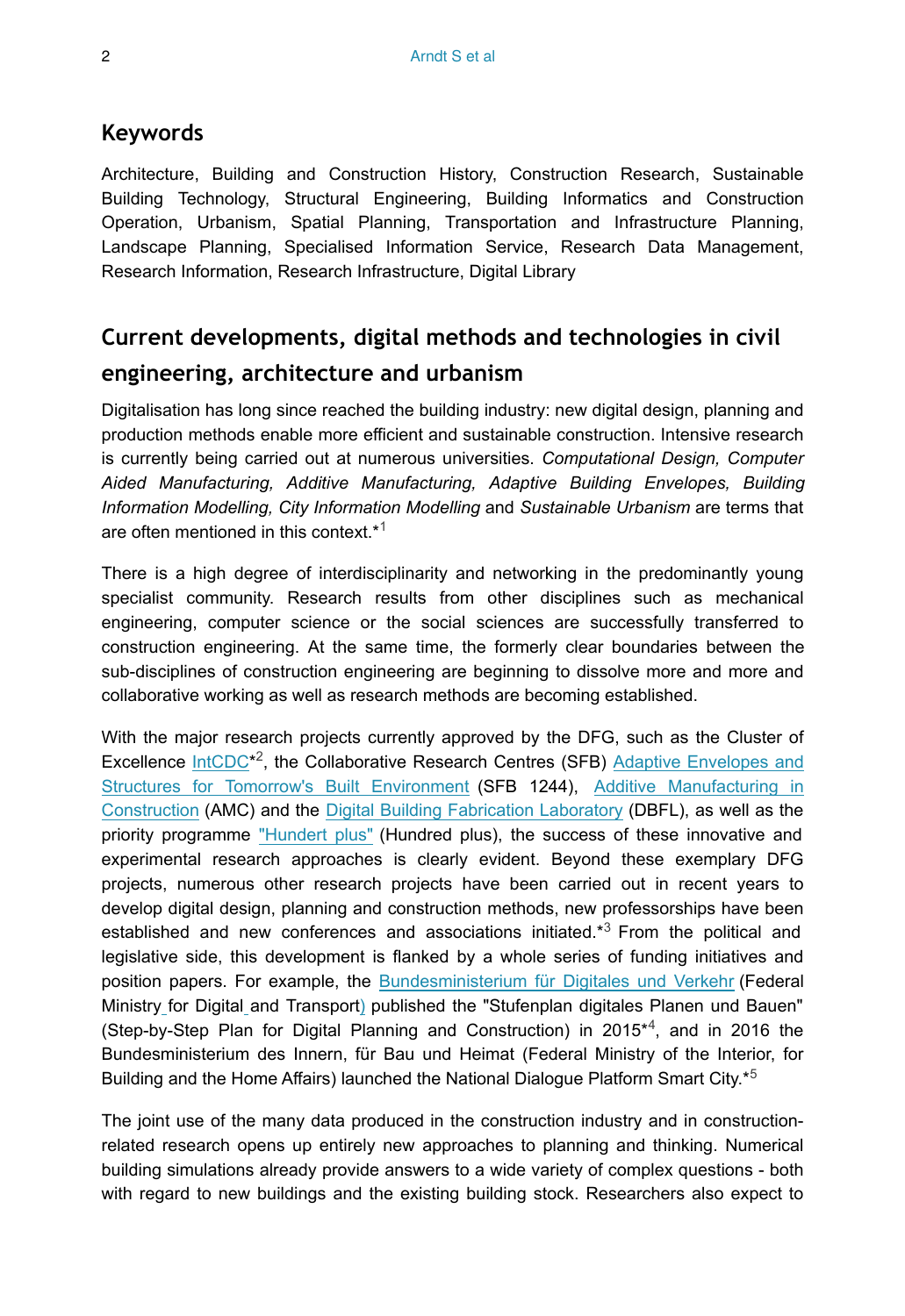gain fundamental insights from the networking of extensive data sets collected by urban institutions (public administration), knowledge institutions (universities, Federal Institute for Research on Building, Urban Affairs and Spatial Development), by large technology and industrial groups and increasingly by citizens themselves (citizen science). The terms *digital city* or *smart city* stand for concepts of a holistically oriented sustainable city.\* [6](#page-16-5)

The digital transformation is also changing scientific reflection on buildings and planning of the past. For example, digital methods and tools such as laser scanning, structure from motion and LiDAR (Light Detection and Ranging) have long been established in historical building research and building archaeology, which helps not only to document and research the building cultural heritage, but also to reconstruct lost building contexts (digital reconstruction). In addition, the large architecture collections such as the [Deutsches](https://dam-online.de/) [Architekturmuseum Frankfurt](https://dam-online.de/) (DAM) and the [Südwestdeutsches Archiv für Architektur und](https://www.saai.kit.edu/) [Ingenieurbau](https://www.saai.kit.edu/) (saai) are currently intensively dealing with the transformation into the digital: What workflows and process chains are required to make the heterogeneous digital source material from architects' and office estates — which is predominantly available in "historical" file, programme and media formats — productive for research? What digitisation strategies are required to transfer difficult-to-access objects such as sensitive architectural models into the research process as 3D digital copies?

Several surveys, a workshop and interviews with researchers from the steadily growing research community demonstrate the urgent need for a joint information, networking, research and data exchange platform for the disciplines of civil engineering, architecture and urbanism. To meet this need, the specialised information service (FID) BAUdigital was launched in 2020. The public kickoff event of the FID on March 2nd 2021 was attended by around 200 participants from the respective communities, which underlines the great interest in joint networking.

#### **Goals and work programme**

Within the first DFG funding phase (2020–2022), the focus is on developing and establishing the FID BAUdigital as a central contact point and customised service offering for the disciplines of civil engineering, architecture and urbanism (spatial planning). $*8$  $*8$ 

For this purpose, a web service platform is being developed which offers media and information with a focus on digital methods and technologies in construction engineering. It provides fast, highly up-to-date and location-independent access and re-use options to researchinformation and data in accordance with the FAIR principles. $*$ <sup>9</sup> The establishment of an innovative and communitynetworking repository for 2D and 3D research data and the use of specific tools for textual and visual searches will facilitate the search for relevant information. This will primarily create informational services in the field of construction engineering and provide reusable tools to support the entire [research data life cycle](http://https://www.forschungsdaten.info/themen/informieren-und-planen/datenlebenszyklus/.). In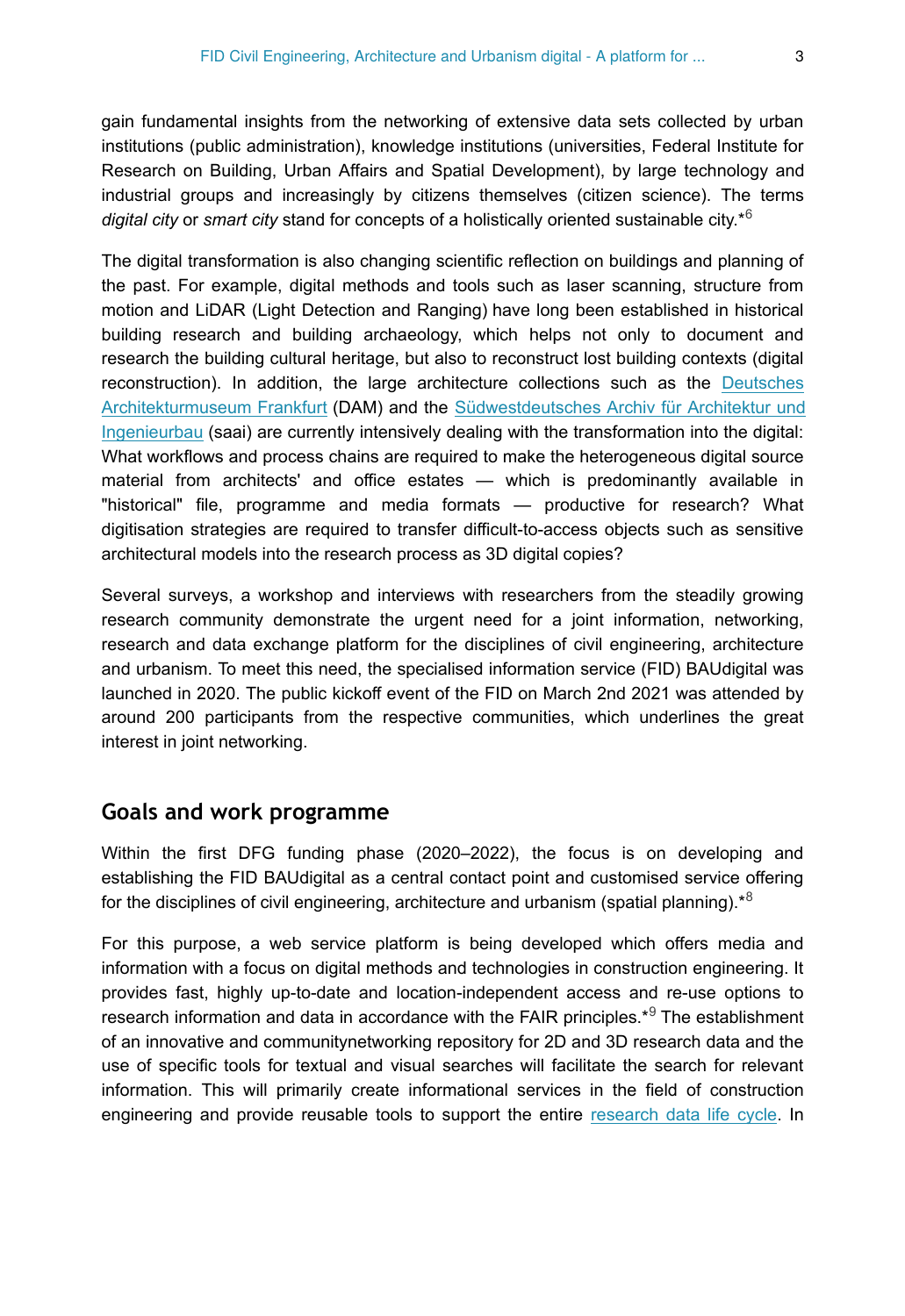order to address the identified areas of need, eight fields of action (AF, "Aktionsfelder") are envisaged in the FID:

- AF 1: Communication and interaction with subject communities
- AF 2: Web service platform and research
- AF 3: Subject Thesaurus
- AF 4: Retro-digitisation, retro-digitisation service
- AF 5: Research data management and curation
- AF 6: Long-term archiving
- AF 7: Research and infrastructure networking
- AF 8: Open Access and publication services

The project will be implemented in four phases, the contents of which are summarised in Fig. [1.](#page-3-0)

<span id="page-3-0"></span>

Through their previous activities, the institutions involved in the project have extensive expertise for the successful implementation of the planned AF. In order to ensure the most efficient cooperation possible and at the same time make use of existing synergies, content-related focal points are defined for each project partner and close exchange in the individual AF is agreed. The eight fields of action of the FID BAUdigital are in detail:

## <span id="page-3-1"></span>**Field of action 1: Communication and interaction with the scientific communities**

The project partners jointly establish continuous communication with the expert communities, which accompanies and supports the entire project duration. This involves carrying out needs analyses for the various FID offerings and regularly informing the scientific communities about the project developments as part of the public relations work of the FID BAUdigital. For the development of a sustainable research data repository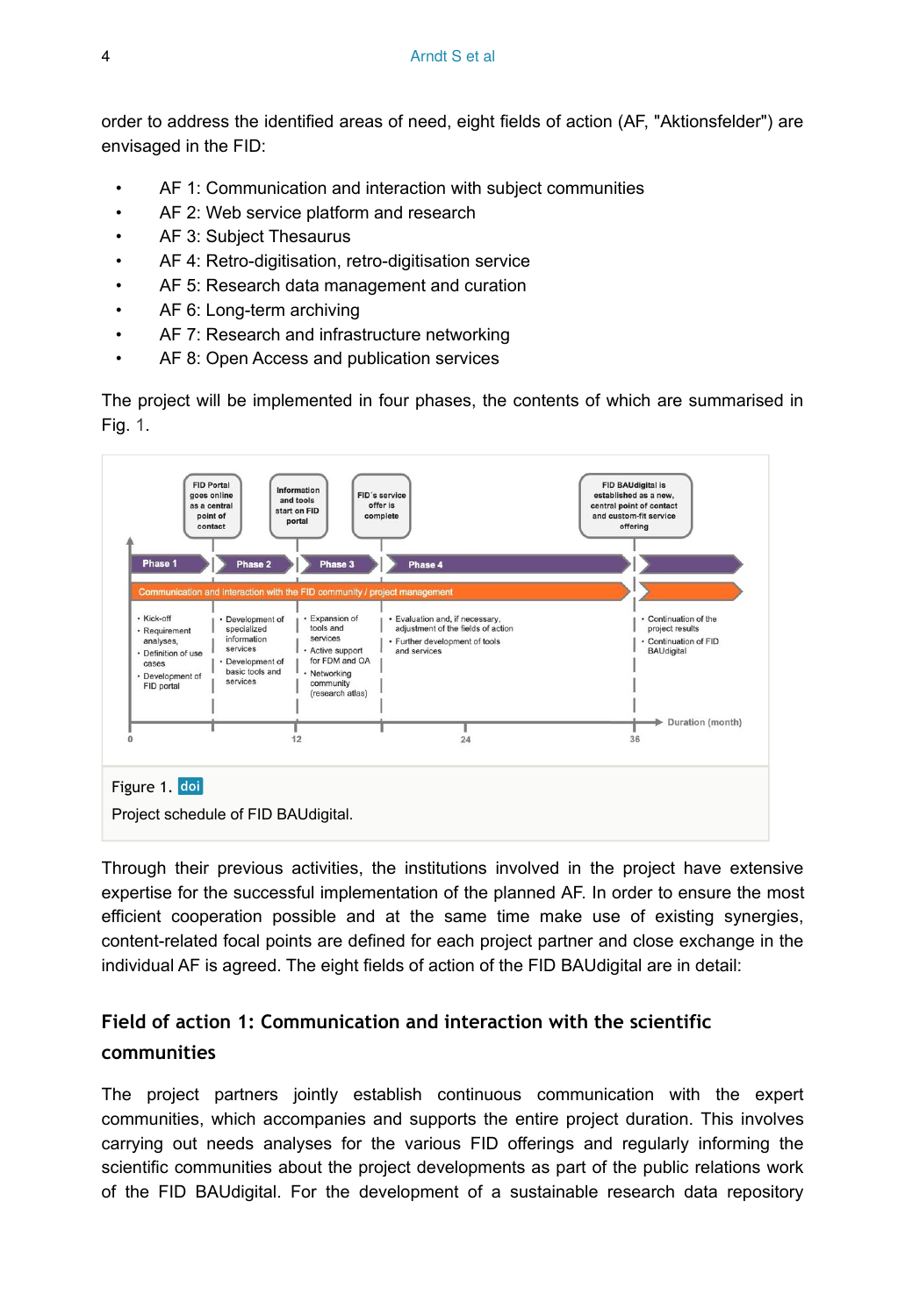(cf.  $AF 5$  and  $AF 6$ ), a targeted needs analysis that was already started when the FID project application was submitted will be continued and expanded, taking into account research-relevant data, simulations and digital research software from the addressed areas. An important instrument for this is the identification of so-called use cases, which represent the research practice of the FID community in a sub-disciplinary and methodspecific manner.

For this, experts from the most important research institutions (1st phase: TU Braunschweig, TU Berlin, University of Stuttgart, Bauhaus University Weimar) will first be involved in preparatory, then in-depth discussions and finally focus group workshops. In addition to the relevant aspects of the research data life cycle, the processes associated with data analysis and re-use as well as the research software used also need to be surveyed. For this purpose, 3D sample data from all areas of the cluster have already been compiledin advance. In parallel, the significance of existing portals and initiatives $*^{7}$  as well as the latest infrastructural developments (e.g. through the [National BIM Competence](https://www.bimdeutschland.de) [Centre](https://www.bimdeutschland.de), through the relevant [National Research Data Infrastructures](https://www.nfdi.de) (NFDI)) will be evaluated in feedback with the scientific community.

In addition to the collection of use cases, the needs analysis takes the form of an online survey on the topic of "Open Access and Research Data". The results form the basis for the FID's publication services and Open Access information offerings (cf.  $AF$  8), but also provide information for research data management (RDM), long-term archiving and the development of the subject thesaurus (cf.  $AF$  5, [6](#page-9-0) and [3](#page-5-0)). Various preliminary work on the project (initiative online survey, workshop, research) revealed that the publication cultures of the disciplines involved differ, so that an in-depth analysis of the subject specifics seemed necessary. This was implemented through the online survey on concrete, subjectspecific desiderata and through in-depth focus group workshops. The online survey started in March 2021 with a duration of two months. A summary of the evaluation will be published shortly.

To continuously ensure an effective user feedback and the quality of the FID services developed, a scientific advisory board has been established. Eleven scientists representing the various subject areas actively accompany the FID's community-oriented development from a scientific point of view and provide support through regular advisory board meetings, participation in workshops and consultative discussions.

The FID BAUdigital as a new specialised information service, its related content, research tools and research-supporting services must be communicated to the community in order to reach a steadily growing user base. This task is taken on by intensive public relations work in the scientific (e.g. institutions and associations in the construction industry) and social (e.g. Twitter) communication channels. This includes regular contributions in the form of postings, blogs, articles or newsletters as well as active participation in selected events. The FID BAUdigital was very successful in introducing itself to the professional communities with a digital kick-off event on March 2nd 2021 with around 200 participants. Further event formats are planned.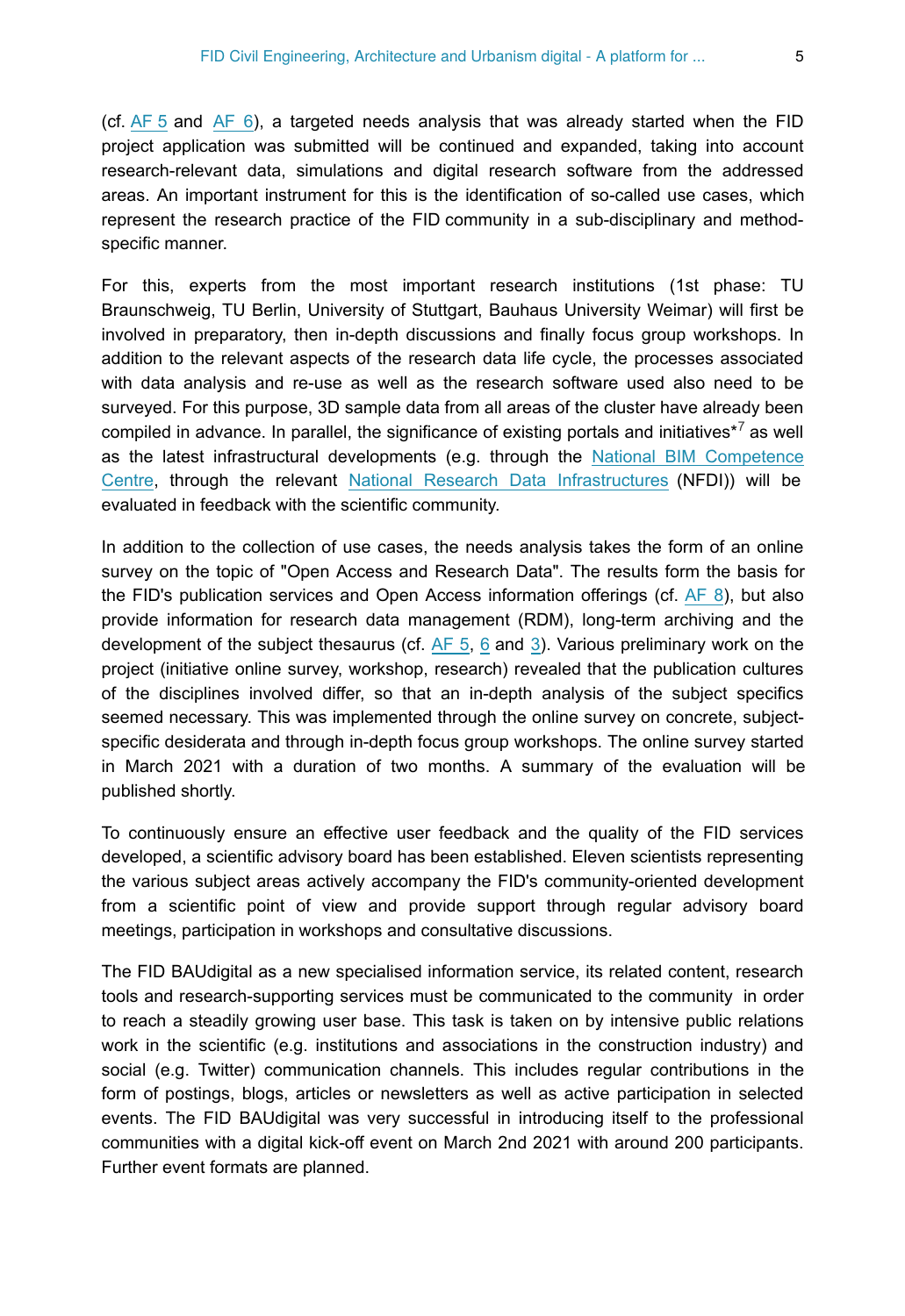#### <span id="page-5-1"></span>**Field of Action 2: Web service platform and research**

Based on the formulated needs of the community, AF 2 is developing a web service platform that encompasses all FID value-added services, makes all relevant information available and will be a central point of contact. The development of the web service platform is taking place in an agile process and in exchange and feedback with the community.

In addition to searching in diverse information resources, an efficient method of indexing and searching in different types of research data including metadata, image, 3D data and AV data will be offered.

The focus is on fast, up-to-date and location-independent access to information and media offerings as well as the subsequent use of research results and data in the sense of the FAIR principles.

The basis of the literature and information supply is formed by the extensive subjectrelated holdings of UB Braunschweig, ULB Darmstadt, TIB and Fraunhofer IRB. The content strategy of the FID BAUdigital is continuously refined and the content is optimised in exchange with the scientific community as well as in coordination with related FIDs and other infrastructure institutions. In addition to the literature supply in Open Access, the TIB's document delivery service will be available to users, offering rapid provision of documents in electronic or printed form or direct access to electronic full texts and multimedia objects.

The web service platform will include the following service components:

- Search in subject-relevant information resources
- Integration of subject-relevant AV media from the [TIB AV-Portal](https://av.tib.eu/)
- Integration of the TIB's document delivery service
- Subject-specific BAUdigital Thesaurus as Linked Open Data (LOD)
- 3D retro-digitisation service
- Research data management and long-term archiving of research data through a digital repository
- Networking and interaction within the community through a BAUdigital research atlas
- Information and advisory services on Open Access

#### <span id="page-5-0"></span>**Field of action 3: Subject-specific thesaurus**

One of the central concerns of the FID BAUdigital is to support researchers in their search for relevant literature, research data, projects and partners. Controlled vocabularies such as subject-specific thesauri are an important tool, usually invisible to the user, for finding the information they are looking for quickly and accurately. Semantic knowledge organisation systems enable explorative access to widely distributed resources and form communication bridges between different disciplines as well as between technical and general language. In this way, they are a suitable instrument for optimising the processes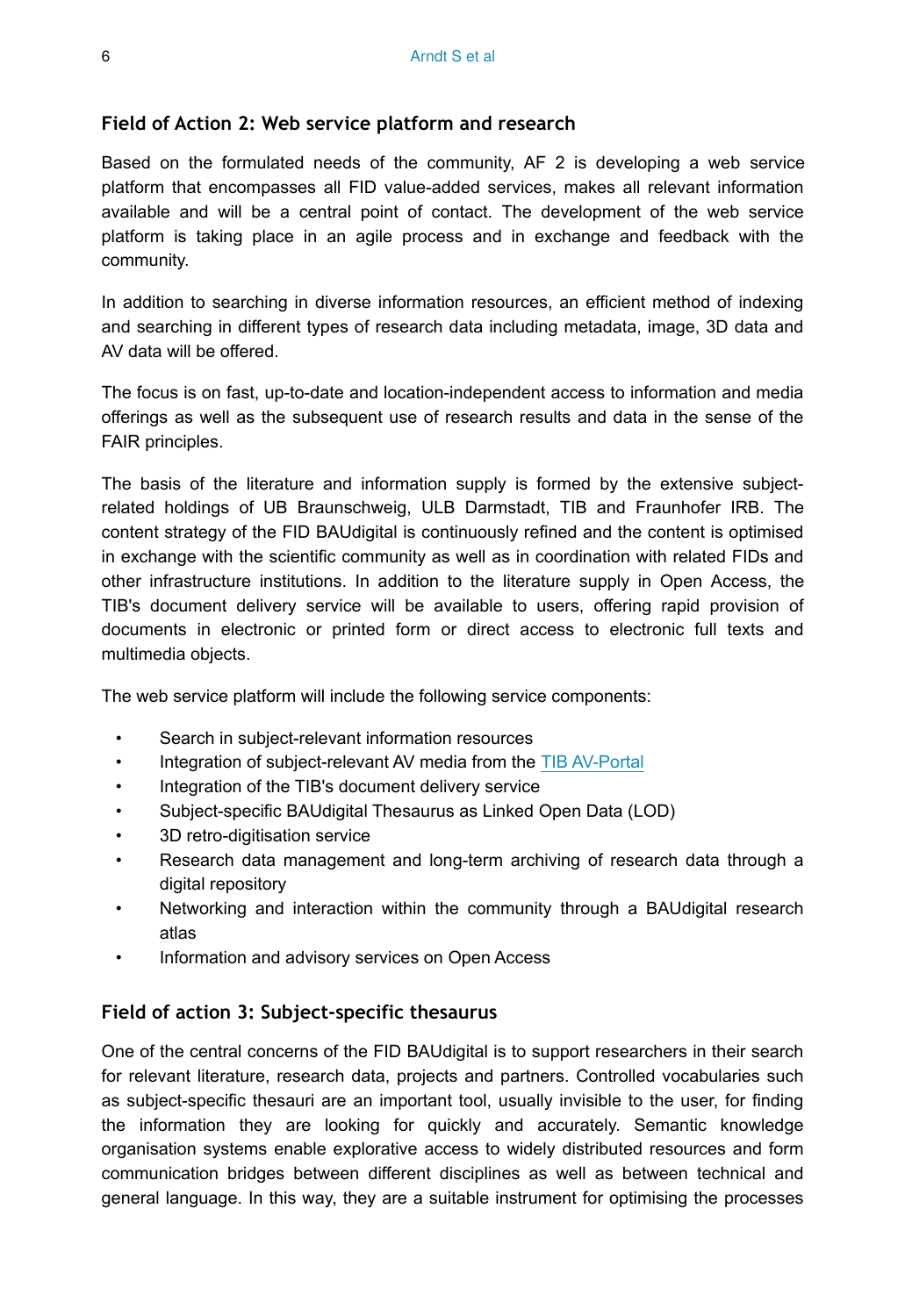of information acquisition in the context of interdisciplinary fields such as constructional engineering. AF 3 is investigating the possibilities of thesaurus-based access for interdisciplinary searches via the BAUdigital web service platform (cf. [AF 2](#page-5-1)) and in the BAUdigital research data repository (cf. [AF 5\)](#page-8-0) and is providing one of the building blocks for the functionality of the research atlas (cf. [AF 7\)](#page-10-0).

For this purpose, existing subject vocabularies are to be re-used within the framework of the project, adapted if necessary and implemented. An important starting point is formed by two comprehensive indexing systems (*FINDEX Bau* in [Fraunhofer-Informationszentrum](#page-15-0) [Raum und Bau IRB \(1985a\)](#page-15-0), [Fraunhofer-Informationszentrum Raum und Bau IRB \(1985b\)](#page-15-1) and *FINDEX Raum* in [Fraunhofer-Informationszentrum Raum und Bau IRB \(1993\)\)](#page-15-2), hierarchically divided into four levels. They were developed and agreed on in the 1980s by, among others, the [DIN Standards Committee Building and Civil Engineering \(NABau\)](https://www.din.de/en/getting-involved/standards-committees/nabau), the [International Council for Research and Innovation in Building and Construction \(CIB\)](https://cibworld.org/) and the Federal Research Institute for Regional Geography and Spatial Research ("Bundesforschungsanstalt für Landeskunde und Raumordnung (BfLR)" until 1998) at the Fraunhofer IRB. The basis for subject indexing at the Fraunhofer IRB is an additional IRB subject vocabulary, which is continuously being expanded and contains approximately 30,000 additional German-language subject keywords in unstructured form. In order to integrate the keyword catalogue and the structured and thus more expressive FINDEX thesauri and to be able to transfer them into a new, multimodular BAUdigital thesaurus, content-related, structural and technical adjustments are necessary.\*<sup>[13](#page-17-0)</sup>

So far, the two subject thesauri FINDEX Bau and FINDEX Raum have been technically revised to publish them on a public GitLab repository.  $*^{10}$  $*^{10}$  $*^{10}$  In the spirit of open science and FAIR-compliant data management they are now available for re-use by FID BAUdigital and also other interested parties. Both thesauri were published in the context of the project under a Creative Commons NC-SA 4.0 licence as  $SKOS*11}$  $SKOS*11}$  $SKOS*11}$  resources in various standard formats (ttl, rdf/xml). The SKOS versions of the two thesauri $*^{12}$  attempt to map the original structure of the print templates as accurately as possible using hierarchical and associative relations and defining synonyms. To structure the terms of the keyword catalogue, a new subject classification was developed — partly with the involvement of the community which generally provides for two levels and an additional third level for the subject area of digital planning and building.

In the further course of the project, an integration of the mentioned sources into the BAUdigital Thesaurus as well as its expansion via the mapping of further subject-relevant sources are planned. In addition, newer concepts from the current research landscape should also be able to be suggested by the community: For this purpose, the thesaurus will be created as an open resource to which suggestions can be contributed according to defined editorial procedures.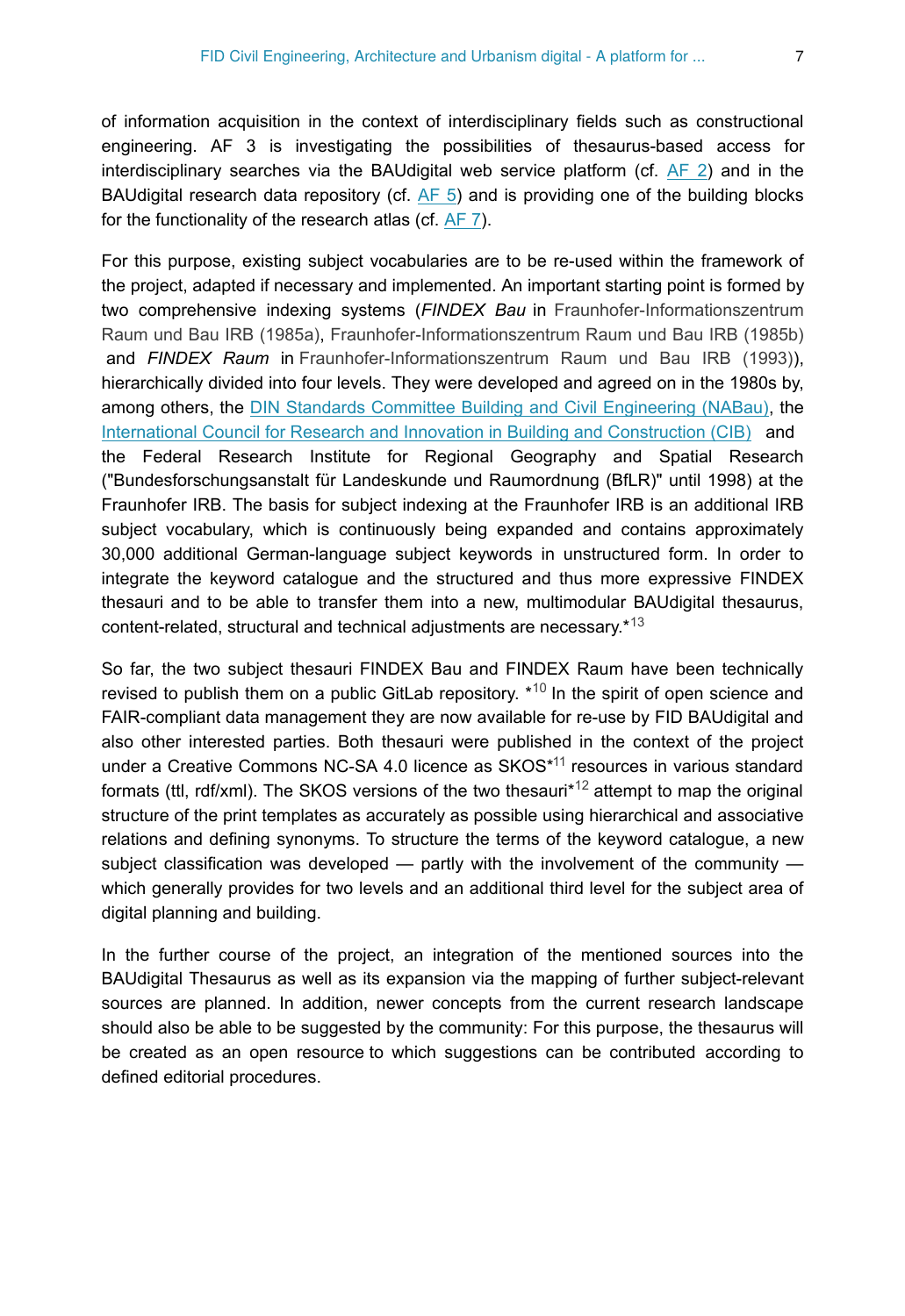#### **Field of action 4: Retro-digitisation of 2D and 3D objects, development of a 3D retro-digitisation service.**

Among the offerings of the FID BAUdigital will be a retro-digitization service for the community. The 3D scanning arm (CultArm3D-P) developed by the [Fraunhofer-Institut für](http://www.igd.fraunhofer.de) [Graphische Datenverarbeitung IGD](http://www.igd.fraunhofer.de) (Fraunhofer Institute for Computer Graphics Research) will be used to digitise architectural models. Using a method developed by Fraunhofer IGD for autonomous view planning, the scanner is able to independently capture any object geometry with the smallest number of images with optimal overlap and at the correct focal distance from the object surface. The system thereby enables 3D models that are not only true to scale, but also true to colour of the real architectural models.

By automating the 3D digitisation process, it is possible to achieve results of repeatable high quality as well as an increase in throughput while at the same time making the scanning system extremely easy to operate. The view planning procedure significantly reduces the number of unrecorded undercuts and faults in the 3D models, so that postprocessing of the models is no longer necessary in some cases and a complete 3D model is available immediately after 3D reconstruction. Downstream process tools developed by Fraunhofer IGD allow automatic reduction of large 3D model data (\*.obj formats) for a wide range of applications up to their interactive presentation via the web  $(*.gITF, *.glb$  formats) in virtual or augmented reality.

Within the first funding phase, about 150 models will be digitised, enriched with metadata and integrated into the BAUdigital research data repository. For this purpose, a service concept for the mobile CultArm3D is being developed to support research archives and architecture museums in digitising their models on site.

With the retro-digitisation and creation of machine-readability of already published image resources — especially of plans (floor plans, sections, views), but also of source material from architectural archives — valuable research data will be made available to the addressed disciplines. The initial plan is to digitise already published floor plans, which will be integrated into a plan repository. This is based on a self-learning intelligent image and geometry recognition (metadata enrichment, structure development and clustering) and will be successively trained on search scenarios for civil engineering, architecture and urban studies through the retro-digitised source material. The focus will be on geometry-based information such as construction and dimensioning, building and housing typologies, specific spatial configurations (including style recognition) and networking with geocoded data.

The aim is to establish interlocking and compatible workflows in the research data life cycle: from the creation and processing of research data, to standardisation in open formats capable of long-term archiving, to curation (enrichment with metadata) as well as publication and re-use of the research data. The last three process steps in particular require both library and discipline-specific expertise, as well as information science and information technology know-how. In order to achieve retrievability and optimal re-use of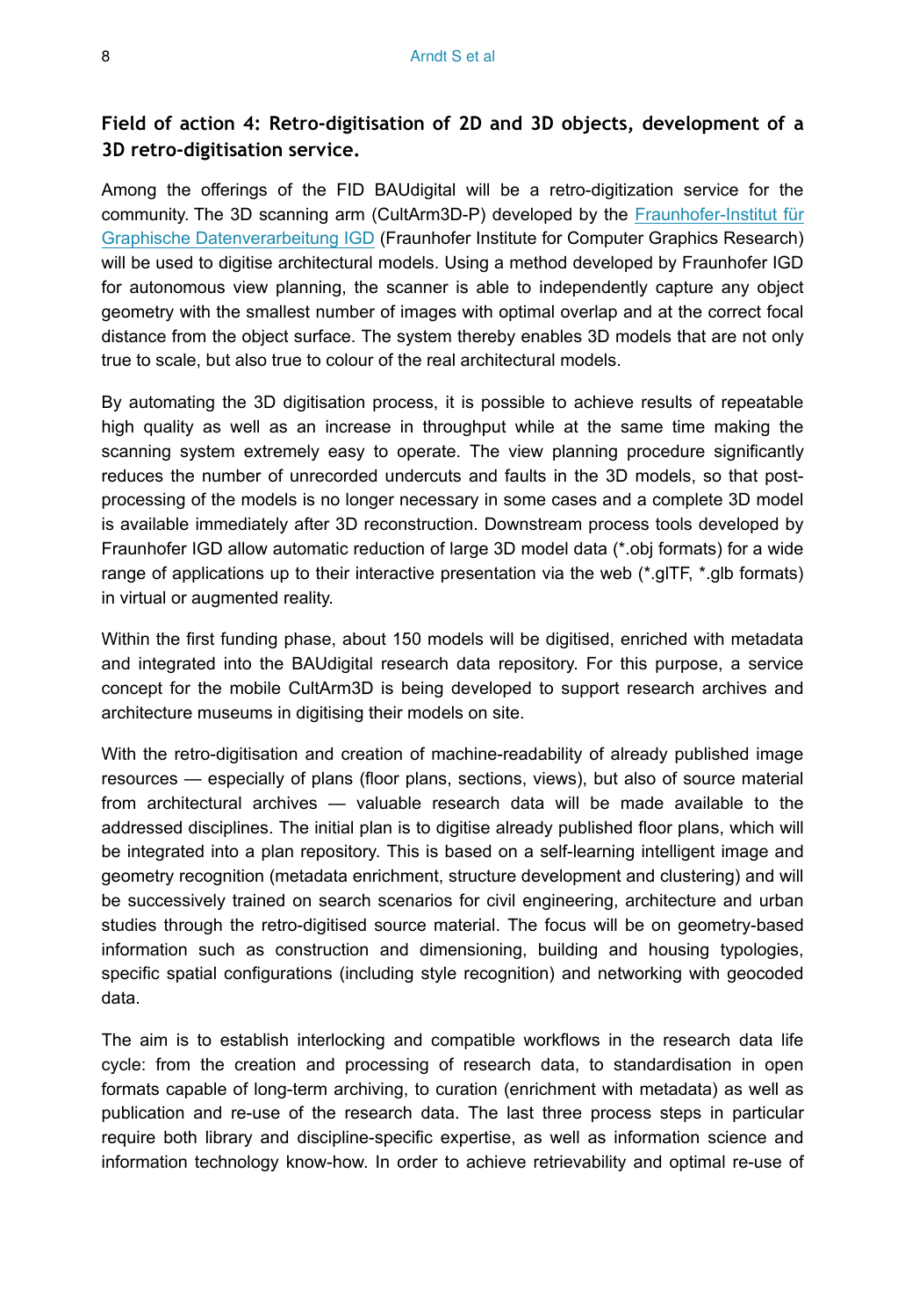research data, it is necessary to define (re-usable and further developable) standards for the ingest of data into the research data repository.

#### <span id="page-8-0"></span>**Field of action 5: Research data management and curation**

A key task of the FID BAUdigital is the development of a research data repository. Networking, integration and exchange of research data across organisational, subject or regional boundaries are core tasks for information infrastructures in the digital age and a source of new scientific knowledge. Two types of data can potentially be distinguished for the FID in terms of their structure and reusability:

- *Digital Born Data*: This type of data usually accumulates in the planning and analysis stage within the research data lifecycle and is characterised by a frequently software-related strong heterogeneity within the disciplines and a lack of standardisation of metadata. Examples are process and modelling data in formats such as CIM, BIM, CAD and LiDAR.
- *Retro-digitised 2D and 3D objects*: This data type includes previously published research data and documents that are the result of a previous research data life cycle. In accordance with the FAIR principles, they can become the subject of a new research data life cycle by establishing machine-readability and digital interpretability.

The scientifically adequate handling of such data requires structured research data management (RDM), ideally maintained by all parties involved in the research data life cycle. For the storage, curation and publication of these research data, the FID will set up a BAUdigital research data repository tailored to its scientific communities. This will ensure the permanent retrievability and re-usability of research data in accordance with the FAIR principles and increase the reproducibility and transparency of research results.

The repository will be based on the open data management system [CKAN,](https://ckan.org) with which different metadata schemas (e.g. [DataCite](https://schema.datacite.org)) and specialist vocabularies [\(cf. AF 3\)](#page-5-0) can be integrated via plug-ins. In addition, suitable RDM workflows can be designed analogous to the existing research processes in the community. The use cases developed with the community and the test data sets provided will serve as the basis for this. The technical expansion of the repository is accompanied byevents and training for the community.

The repository is also integrated into the national and international information infrastructure. Existing RDM systems and storage infrastructures will be re-used. Its design of a publicly accessible application programming interface (API) is intended to make the integration of services (from project partners and also third parties) as easy to use and flexible as possible. The primary focus is on the connection to the RDM systems of the ULB, to the research information system VIVO (incl. Research Atlas, cf. [AF 7\)](#page-10-0), to the [DOI](https://www.tib.eu/en/publishing-archiving/pid-service) [service of the TIB](https://www.tib.eu/en/publishing-archiving/pid-service), to a workbench (see below) and to the long-term archiving systems (cf. [AF 6](#page-9-0)).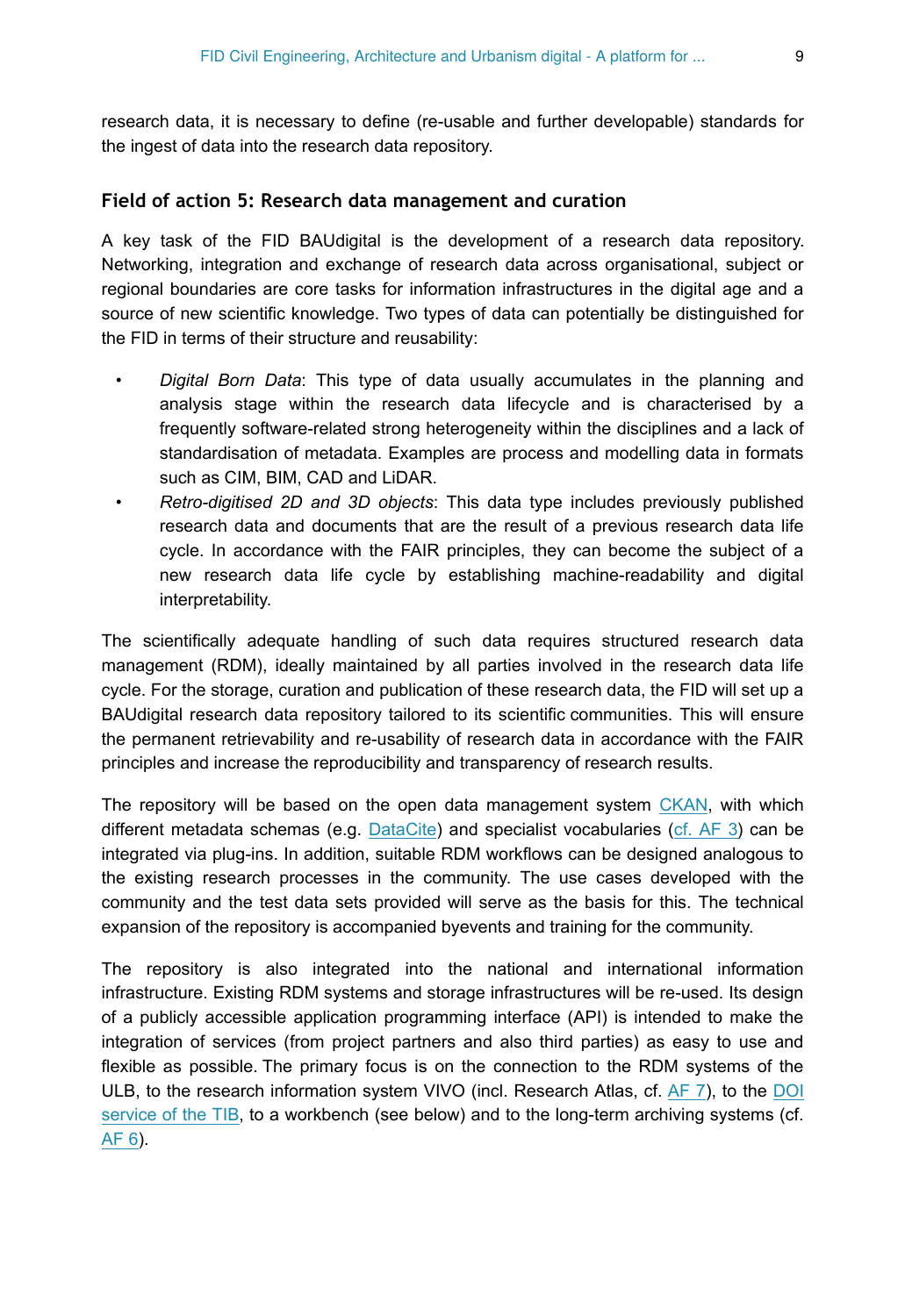With the help of a workbench, researchers will be able to upload and visualise their research data before publication. In addition, the workbench supports the creation of standardised data packages (homogenisation) and semiautomatic semantic enrichment with metadata for future publication in the repository. At the same time, routines are developed for converting the data formats for subsequent use of the data in accordance with the FAIR principles and for long-term archiving (cf. [AF 6\)](#page-9-0).

The research data deposited in the repository will be linkable with data from other research data resources. This requires appropriate metadata for rapid retrieval and re-use, but also for their machine processing. 3D data in particular are still characterised by proprietary data formats and their standardisation has not yet been completed. To remedy this, the FID will develop lossless transformation methods for typical cases. Recommendations for uniformity in data description and structuring are also being developed together with the community.\*<sup>14</sup> In addition, [DataCite](https://datacite.org/) is "used" as a metadata format via DOI referencing, so that, for example, automated verification in other information portals on research data is possible. Finally, the FID will use [schema.org](https://schema.org/.) as a vocabulary for the purpose of improved findability, e.g. via search engines.

Researchers can store relevant metadata and data directly in the research data repository and continue working on them there (including versioning). However, they can also work on other repositories such as Zenodo or a local filing system and then report the data to the FID. The FID web service platform will harvest these distributed research data or digital collections and integrate them according to the developed standards [\(Lin et al. 2020\)](#page-15-3). Institutions that want to support the FID's offer can thus support their community on the basis of ResourceSync\*<sup>15</sup> in particular and keep diverse resources in sync in a distributed scenario. Finally, common technical standards are to be offered for external queries of metadata.\* [16](#page-17-5)

#### <span id="page-9-0"></span>**Field of action 6: Long-term archiving**

While repositories for research data are oriented towards current usage scenarios and archiving here only means five to ten years, digital long-term archiving also focuses on future questions of usage. The FID BAUdigital wants to think about the processes of certified long-term archives from the first delivery of research data to the FID infrastructure. The aim is the long-term archiving of objects in the digital archives of TIB and TU Darmstadt.

Producers and users of scientific materials place high demands on the information they use in terms of integrity, authenticity, durability and citability. From the perspective of a sustainable FID, not only today's but also future usage scenarios must be taken into account. The TIB operates one of the few [CoreTrustSeal](https://www.coretrustseal.org/) and [nestor seal DIN 31644](https://www.langzeitarchivierung.de/Webs/nestor/DE/Zertifizierung/nestor_Siegel/nestor_siegel_node.html) certified digital archives in Germany. At the same time, other digital archives are being tested and set up, including at the ULB Darmstadt.

The Open Archival Information System (OAIS) reference model (ISO 14721, cf. [OAIS](#page-15-4) [2012](#page-15-4)) defines an Open Archival Information System as a system that is composed of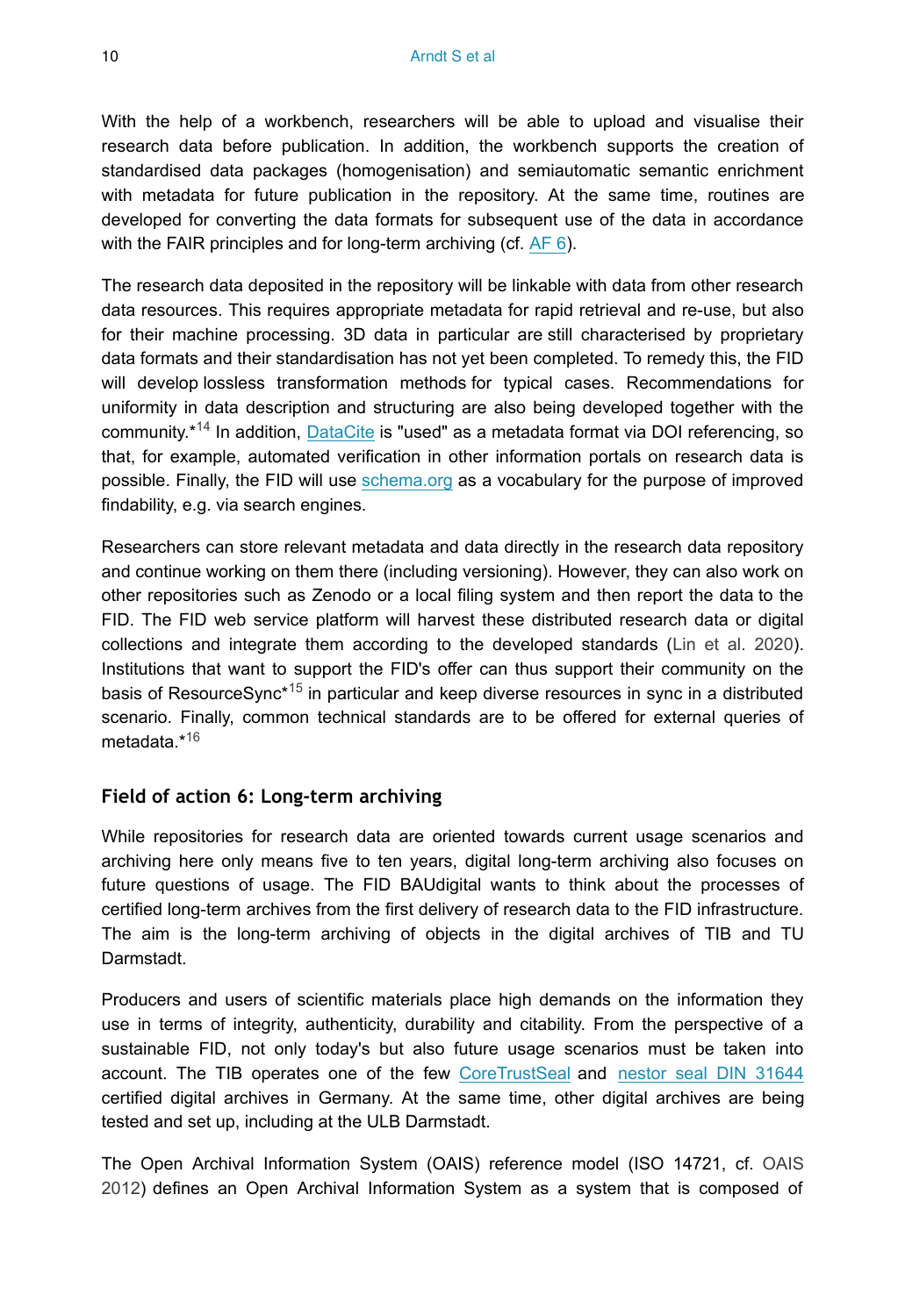technology and human resources and has assumed responsibility for the long-term preservation of digital objects for a defined target group (designated community). The processes to be established and thus all decisions for archiving measures must be tailored to this target group. The mentioned survey on "Open Access and Research Data" (cf. [AF 1](#page-3-1) ) identified some of the initial needs with regard to formats and content used.

A FID BAUdigital information package to be archived is to be understood as the connection of a digital object delivered by data producers with all metadata and representations created in further FID BAUdigital processes (cf. [AF 5](#page-8-0)). The following package structures based on the OAIS exist for the information package:

- *FID BAUdigital Submission Information Package* (SIP): In addition to the digital object itself, the FID BAUdigital SIP contains all the information needed to further preserve the integrity, authenticity and long-term availability of the digital object. This includes, for example, integrity information in the form of checksums, but also information on the usage and archiving rights of the digital object. This SIP is specified generically enough to enable a deposit in different long-term archives such as the Rosetta-based Digital Archive of the TIB and the Archivematica-based archive of the ULB Darmstadt.
- *FID BAUdigital Archival Information Package* (AIP): As part of the inclusion of a SIP in a digital archive, further essential information is collected for the long-term archiving process. In particular, processes must exist that can handle the respective file formats. At the end of this recording process is the AIP, on the basis of which all measures for long-term preservation can be planned, carried out and checked. Preservation measures must be in line with the intended use scenarios of the defined target group — for example, should a CAD plan only be read or does the future use scenario also include further processing of the CAD plan itself? Two AIP variants exist within the framework of FID BAUdigital: That of the digital archive of the TIB and that of the digital archive of the ULB Darmstadt. Mapping the AIP to the FID BAUdigital SIPs (transformation documentation) ensures an AIP-to-AIP transfer of the two archive systems.
- *FID BAUdigital Dissemination Information Package* (DIP): Usage packages are delivered from the respective archives as DIPs. Here, the content of the DIP is to be adapted to the respective usage scenario. Since this FID BAUdigital information package contains all the information collected in various processes, it is also possible to (re)supply the platforms and the users behind them.

#### <span id="page-10-0"></span>**Field of action 7: Research and infrastructure networking**

The task of AF 7 is to develop a research and infrastructure map ("research atlas" BAUdigital) for the scholarly community of actors in digital planning and building. The research atlas is intended to serve as an aggregator for existing information on research activities and output of scientists on the one hand and infrastructure and service offerings on the other. The Linked Data-based open source software VIVO [\(Conlon et al. 2019](#page-15-5)) is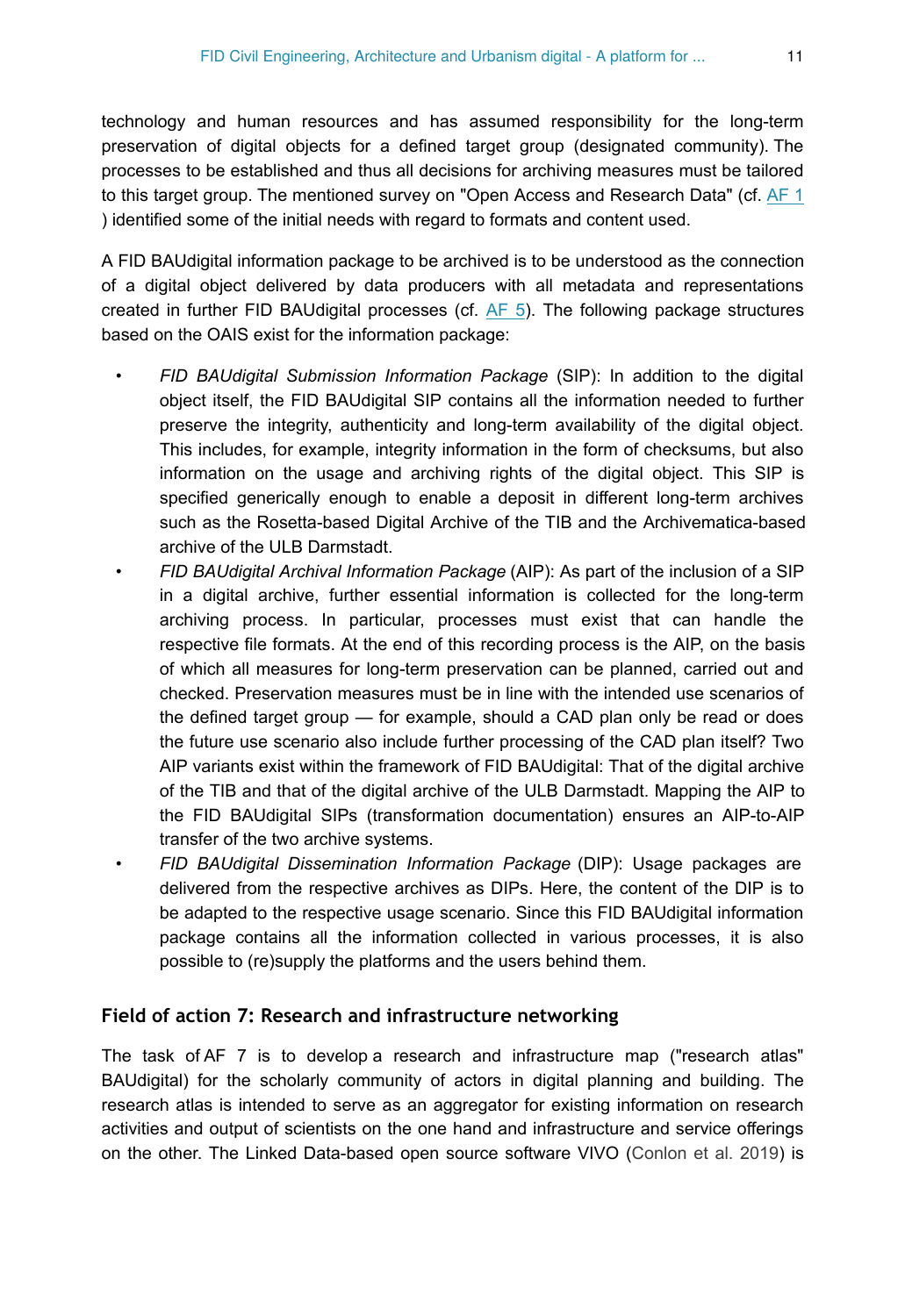used for this purpose, which is also the case for the FID move's research compass ([Wolff](#page-16-10) [et al. 2021](#page-16-10)).

The base of the research atlas are semantically enriched profiles with individual bibliographies of researchers. Researchers are authenticated via ORCID integration. Publications can be imported via a DOI import, but also directly from the ORCID profile. The researchers retain profile sovereignty, e.g. they themselves can decide which publications are used to present their research field-specific expertise in their own profile. This builds on developments from the OpenVIVO project ([Ilik et al. 2018\)](#page-15-6).

An essential component of the future research atlas is a map of research objects. These can be, for example, building projects, publications or actors and their institutions. Using spatio-temporal metadata, a map based on open data and technologies will visualise where research facilities are located. Spatio-temporal metadata of research datasets (or their analogue twin) should also be used and visualised in the map. The map will offer functionalities to serve as an entry point into the research for building objects. For this purpose, different discovery layers will be built into the map to enable searching and filtering of information within the map. The objects shown on the map are linked to profiles of related persons, organisations, projects, events, etc.

In order to serve as an discovery entry for subject-specific information and actors, the integration of the subject-specific thesauri developed in [AF 3](#page-5-0) and the corresponding infrastructure is planned. This includes the integration of a lookup service that researchers can use to label their research fields by means of controlled vocabularies; furthermore, the expansion of the functions provided by VIVO for the representation of keywords and their interlinking with various entities is planned. For the keywords used in the research atlas, a profile page will be developed to support the identification of relevant research outputs and the actors behind them and resulting networking activities. Publications, projects, organisations and persons associated with this concept will be displayed in these profiles. Visualisations integrated into the topic pages will also enable exploration of the content of the research atlas.

Finally, the research atlas will be connected to the web service platform. For this purpose, it will be systematically gathered which data those systems offer and in which form these data are described in each case (metadata schemata).

#### <span id="page-11-0"></span>**Field of action 8: Open Access and publication services**

The FID BAUdigital will develop information and advisory services on Open Access (OA) publishing specifically for the scientific communities of (digital) construction engineering.

Up to now, a lack of knowledge or insufficient support services has often led to researchers in FID-relevant disciplines refraining from OA publishing. This was confirmed by the preliminary work of the project as well as by the online survey conducted by the FID on the topic of "Open Access and Research Data Management" (cf. [AF 1\)](#page-3-1). The most frequently cited reasons why researchers in the FID community do not publish in OA include the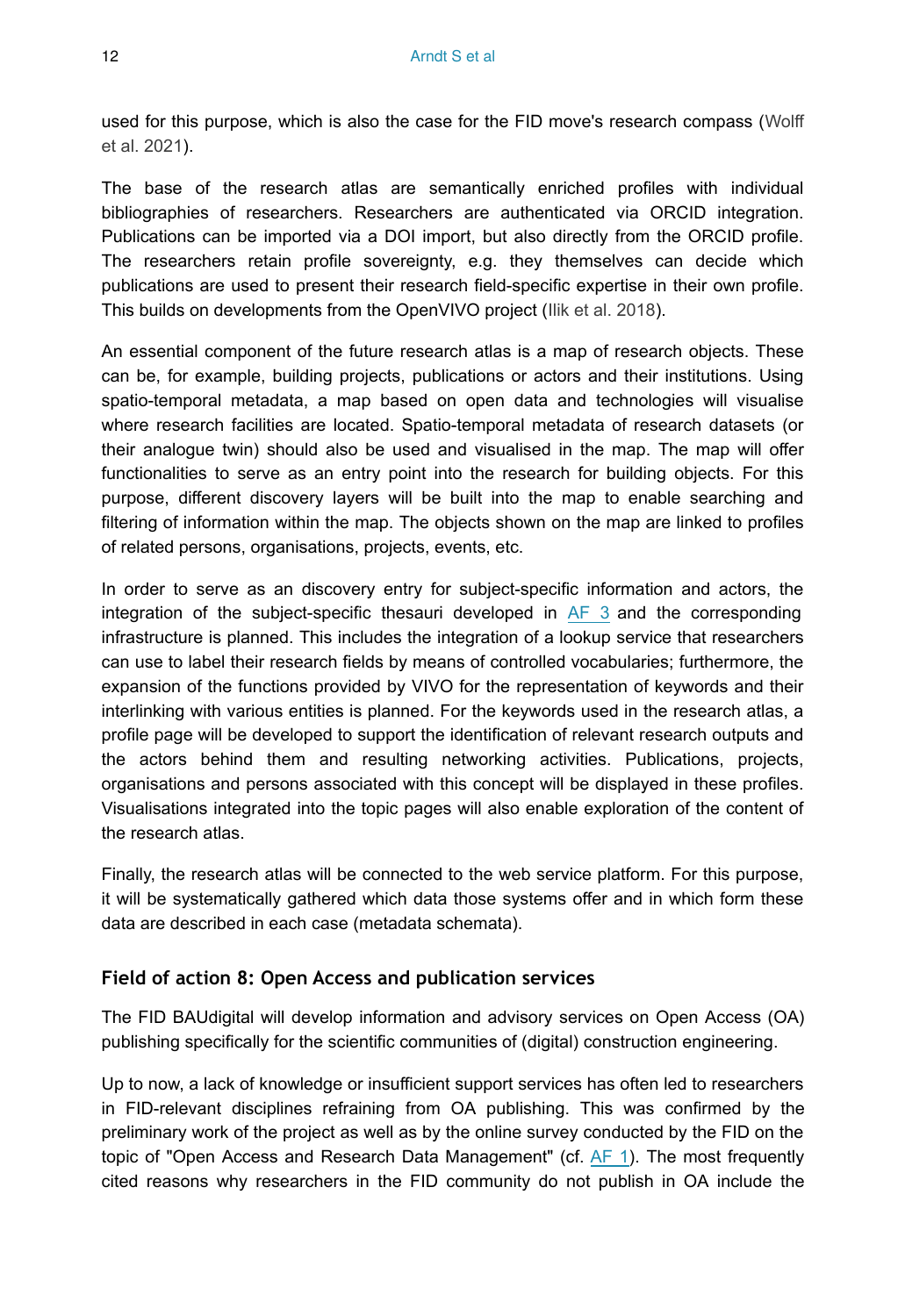perceived lack of reputable journals/publishers, a perceived lack of reputation of OA publications in general, and the lack of information and support services. Researchers are also often unaware of the implementation of the right of secondary publication ("Zweitveröffentlichungsrecht", self-archiving) or rarely use it due to legal uncertainties. Overall, the results of the survey lead to the conclusion that there is an urgent need for community-specific information, advice and training services in the field of OA. In fact, there is currently no centrally bundled information on reputable OA journals for the communities involved in BAUdigital, and the corresponding search for high-impact journals is a time-consuming hurdle for researchers. Based on the results of the FID's online survey and the findings from two focus group workshops on "Publishing and Open Access in Construction Engineering and Architecture", which were conducted with representatives of the community, the concrete needs of researchers will be identified and transferred into a portfolio of topics for information, advice and training services for OA publications. The FID will offer community-specific information and advice on the following topics:

- General information on OA and free licences
- Funding opportunities for first publications
- Identifying high-quality, subject-specific OA journals
- Information on predatory publishing
- Using the right of self-archiving ("Zweitveröffentlichungsrecht")

With the information and counselling offers, the aim is to promote awareness among academics for a higher acceptance and an increased OA output. Therefore, subjectspecific workshops and online courses will be designed, which will impart relevant knowledge on OA.

In order to increase the proportion of self-archiving publications, a support for checking self archiving opportunities will be designed. In addition, there will be trainings held for researchers how to check the possibility for self-archiving for themselves.\*<sup>[17](#page-17-6)</sup>

Cooperation and regular exchange with other research funding programmes and information institutions will accompany the work of AF 8, specifically with the OA coordinators of TU9, the corresponding task areas of NFDI4Ing and NFDI4Culture, the OA contact persons of other FIDs, the information portal [open-access.network](https://open-access.network/) and other OArelated projects such as [B!SON](https://projects.tib.eu/bison/) and [ConfIDent.](https://projects.tib.eu/confident/)

AF 8 will also be responsible for identifying the need for OA transformation contracts for currently subscription-based journals. For this purpose, the FID will identify the journals that are most attractive for its communities and in which researchers publish most frequently, in order to derive transformation strategies for a later date. Another goal is to identify publication opportunities for conference papers, which, according to the results of the above-mentioned needs evaluations, represent a significant publication output of the FID community. It is also worth exploring whether there is a need to establish a subjectspecific overlay journal during a further funding phase.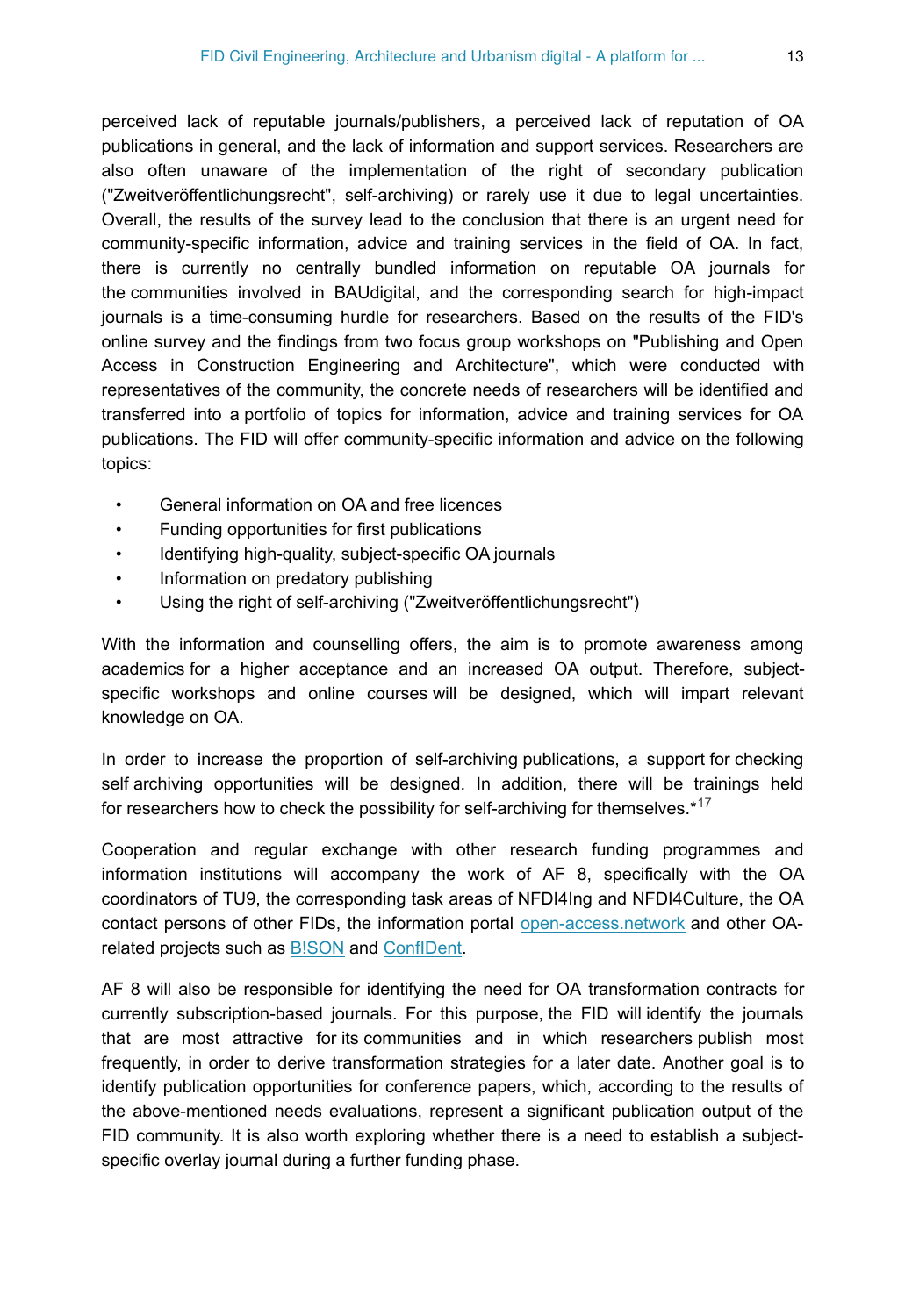## **Summary and outlook**

The FID BAUdigital supports scientists in their data-based research and the publication and visualisation of research results via a long-term web service platform with connected services. The hitherto untapped potential of research data has also been recognised in science policy and, for example, was set out in the coalition agreement of the Federal Government in 2021 [\(SPD et al. 2021\)](#page-15-7).

With the FID's research data repository, researchers in the addressed disciplines are actively supported in the systematisation, documentation and long-term provision of their research data in various formats and software versions. In addition, the FID will create the possibility of long-term archiving of research data for the addressed community and a research atlas for networking researchers, research results and data.

A retro-digitisation service will be set up to support research archives and architecture museums in the digitisation of 3D models. Retro-digitised 2D and 3D objects will be transferred into the FID's own research data repository and made accessible as research data.

Subject-specific and research-relevant information and media are made accessible and searchable via the web service platform. The document delivery service and the TIB AV-Portal complement Open Access offerings. Information, advice, assistance and training on publication options for OA publications complete the services offered by the FID.

Fig. [2](#page-13-0) illustrates the planned system architecture of the FID, including the planned data flows and cooperation between the fields of action.

<span id="page-13-0"></span>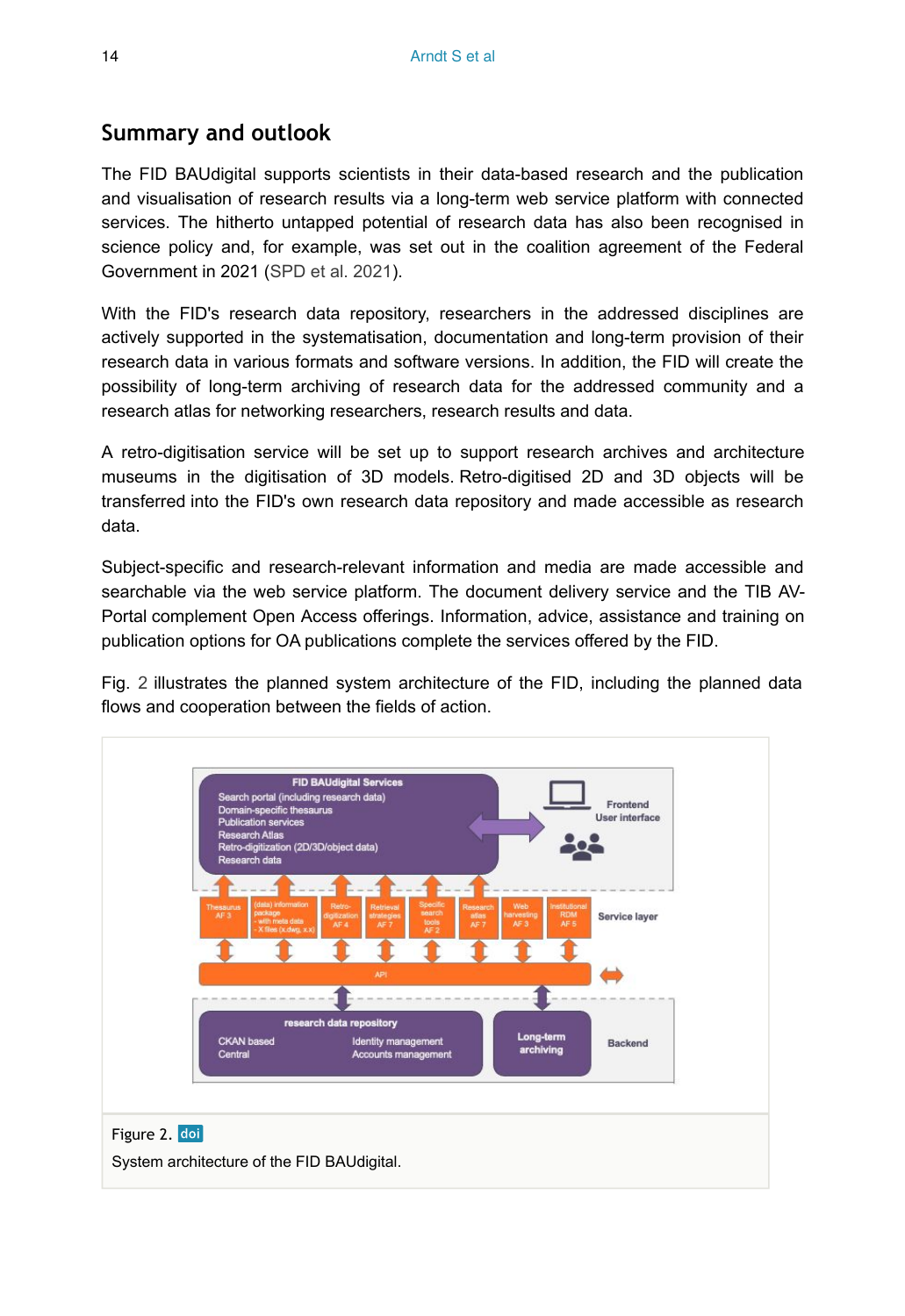Through further networking and consolidation of the FID BAUdigital and its services within the specialist communities, the services will be evolved and supplemented as needed. This includes further integration with the NFDI, such as NFDI4Culture and NFDI4Ing, both in terms of communication and joint events as well as in terms of tool development. The intended goal must be to create a modular research data infrastructure that is assembled from services of all projects. Nevertheless, we are aware that we have to differentiate: 4Culture contains mainly the community dealing with historical architecture, 4Ing has the whole range of construction and engineering. Even if the (research) datasets are technically similar, the workflows are completely different, which in turn has an impact on the services. Furthermore, interdisciplinary exchange is to be expanded with related specialised information services such as [FID move](https://fid-move.de) and [arthistoricum.](https://www.arthistoricum.net)

The first joint collaborations and topics have already been initiated, including possibilities for providing evidence of research data from the NFDI on the FIDs' web service platforms, coordinated outreach to specialist societies and joint communication to the communities.\*<sup>[18](#page-17-7)</sup> Regular Data Talks and further workshops on specific individual topics, partly in cooperation with other FIDs, NFDIs and other projects and initiatives<sup>\*19</sup>, are in preparation (e.g. on retro-digitisation, BIM data, metadata standards, questions of re-use rights of digital data, Open Access in the engineering sciences). The discussions and feedback during the various presentations of the FID BAUdigital so far showed that the services already started are perceived positively and usefully in the addressed specialist communities.

As mentioned above, the FID BAUdigital will contribute to an overarching overall structure of specialised information services and participate in the discussion about a long-term continuation of these services. We plan to submit an application for another funding phase, in order to further expand the services and strengthen interdisciplinary networking between the disciplinary cultures. In exchange with the community, universities and non-university research institutions, professional societies, related FIDs and NFDIs as well as other research-related service providers, the FID BAUdigital aims to establish itself as a longterm, location-independent service platform for researchers in civil engineering, architecture and urbanism.

## **Funding program**

Acquisition and Provision (Scientific Library Services and Information Systems). Funder: Deutsche Forschungsgemeinschaft (DFG)

#### **Grant title**

FID Bauingenieurwesen, Architektur und Urbanistik digital (BAUdigital) - Project number 432774435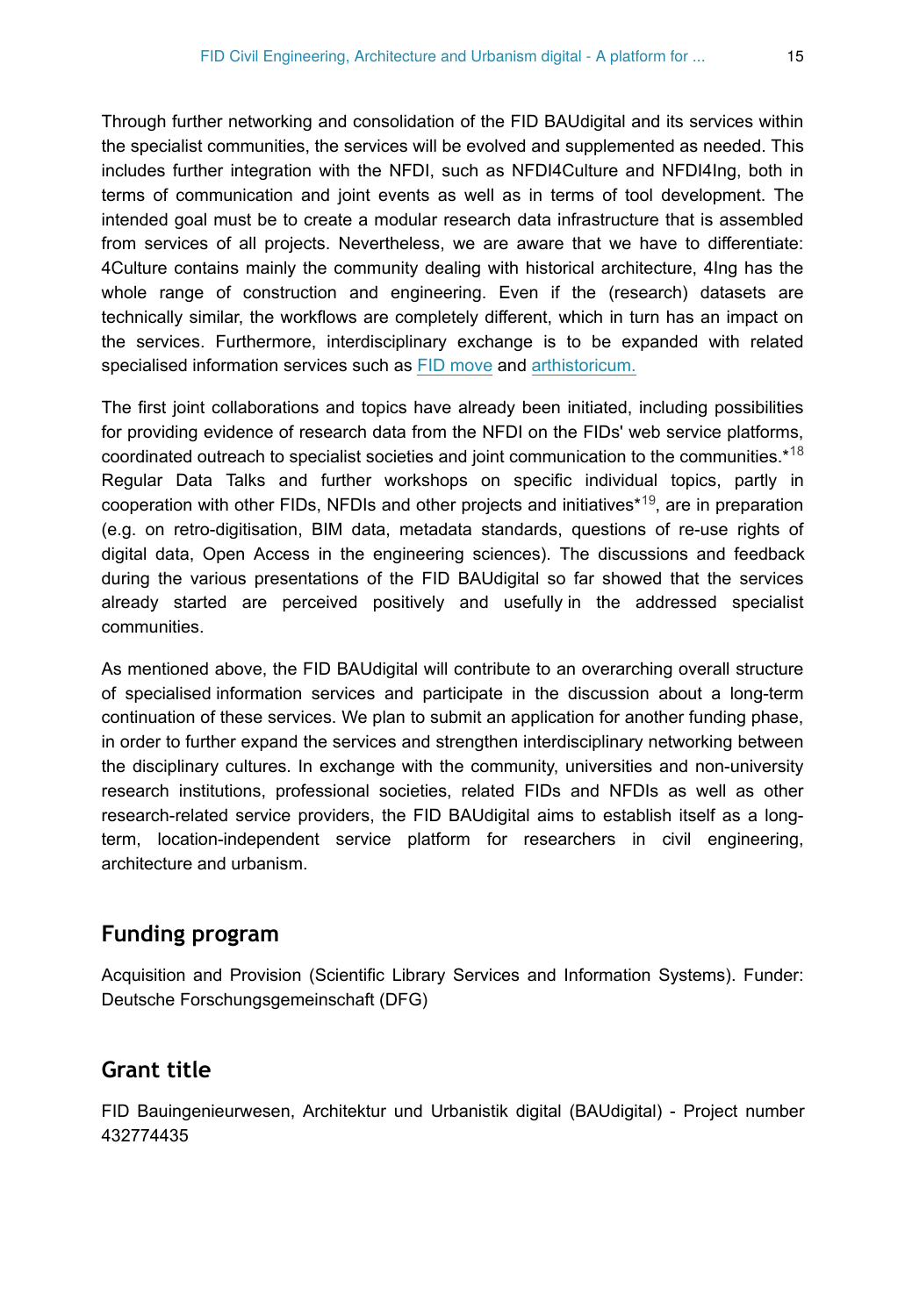## **Conflicts of interest**

The authors declare that there are no conflicts of interest.

## **References**

- <span id="page-15-5"></span>• Conlon M, Woods A, Triggs G, O'Flinn R, Javed M, Blake J, Gross B, Ahmad QAI, Ali S, Barber M, Elsborg D, Fofack K, Hauschke C, Ilik V, Khan H, Lawless T, Levernier J, Lowe B, Martin J, McKay S, Porter S, Walther T, White M, Wolff S, Younes R (2019) VIVO: a system for research discovery. Journal of Open Source Software 4 (39). [https://](https://doi.org/10.21105/joss.01182) [doi.org/10.21105/joss.01182](https://doi.org/10.21105/joss.01182)
- <span id="page-15-9"></span>• DFG (2016) DFG Practical Guidelines on Digitisation. URL: [http://www.dfg.de/formulare/](http://www.dfg.de/formulare/12_151/12_151_en.pdf) [12\\_151/12\\_151\\_en.pdf](http://www.dfg.de/formulare/12_151/12_151_en.pdf)
- <span id="page-15-0"></span>• Fraunhofer-Informationszentrum Raum und Bau IRB (Ed.) (1985a) Facet-oriented Indexing System for Architecture and Construction Engineering. A systematic Collection of Terms for Classification and Searching of Building Informations. Systematic and Alphabetic Part. Fraunhofer IRB Verlag, Stuttgart.
- <span id="page-15-1"></span>• Fraunhofer-Informationszentrum Raum und Bau IRB (Ed.) (1985b) FINDEX Bau. Facettenartiges Indexierungssystem für das Bauwesen. Eine systematische Begriffssammlung zum Ordnen und Suchen von Bauinformationen. Systematischer und alphabetischer Teil. 2. Fraunhofer IRB Verlag, Stuttgart.
- <span id="page-15-2"></span>• Fraunhofer-Informationszentrum Raum und Bau IRB (Ed.) (1993) FINDEX Raum. Facettenartiges Indexierungssystem für Raumordnung, Städtebau, Wohnungswesen. Eine systematische Begriffssammlung zum Ordnen und Suchen von Informationen. Systematischer und alphabetischer Teil. 2nd, unchanged. Fraunhofer IRB Verlag, Stuttgart.
- <span id="page-15-6"></span>• Ilik V, Conlon M, Triggs G, White M, Javed M, Brush M, Gutzman K, Essaid S, Friedman P, Porter S, Szomszor M, Haendel MA, Eichmann D, Holmes K (2018) OpenVIVO: Transparency in Scholarship. Frontiers in Research Metrics and Analytics 2 [https://](https://doi.org/10.3389/frma.2017.00012) [doi.org/10.3389/frma.2017.00012](https://doi.org/10.3389/frma.2017.00012)
- <span id="page-15-3"></span>• Lin D, Crabtree J, Dillo I, Downs R, Edmunds R, Giaretta D, De Giusti M, L'Hours H, Hugo W, Jenkyns R, Khodiyar V, Martone M, Mokrane M, Navale V, Petters J, Sierman B, Sokolova D, Stockhause M, Westbrook J (2020) The TRUST Principles for digital repositories. Scientific Data 7 (1). <https://doi.org/10.1038/s41597-020-0486-7>
- <span id="page-15-4"></span>• OAIS (2012) ISO 14721:2012 Space data and information transfer systems – Open archival information system (OAIS). Reference model. URL: <http://www.oais.info/>
- <span id="page-15-7"></span>• SPD, BÜNDNIS 90/DIE GRÜNEN, FDP (2021) Mehr Fortschritt wagen – Bündnis für Freiheit, Gerechtigkeit und Nachhaltigkeit. Koalitionsvertrag 2021–2025 zwischen SPD, BÜNDNIS 90/DIE GRÜNEN und FDP. URL: [https://www.spd.de/fileadmin/Dokumente/](https://www.spd.de/fileadmin/Dokumente/Koalitionsvertrag/Koalitionsvertrag_2021-2025.pdf) [Koalitionsvertrag/Koalitionsvertrag\\_2021-2025.pdf](https://www.spd.de/fileadmin/Dokumente/Koalitionsvertrag/Koalitionsvertrag_2021-2025.pdf)
- <span id="page-15-8"></span>• Wilkinson M, Dumontier M, Aalbersberg IJ, Appleton G, Axton M, Baak A, Blomberg N, Boiten J, da Silva Santos LB, Bourne P, Bouwman J, Brookes A, Clark T, Crosas M, Dillo I, Dumon O, Edmunds S, Evelo C, Finkers R, Gonzalez-Beltran A, Gray AG, Groth P, Goble C, Grethe J, Heringa J, 't Hoen PC, Hooft R, Kuhn T, Kok R, Kok J, Lusher S, Martone M, Mons A, Packer A, Persson B, Rocca-Serra P, Roos M, van Schaik R, Sansone S, Schultes E, Sengstag T, Slater T, Strawn G, Swertz M, Thompson M, van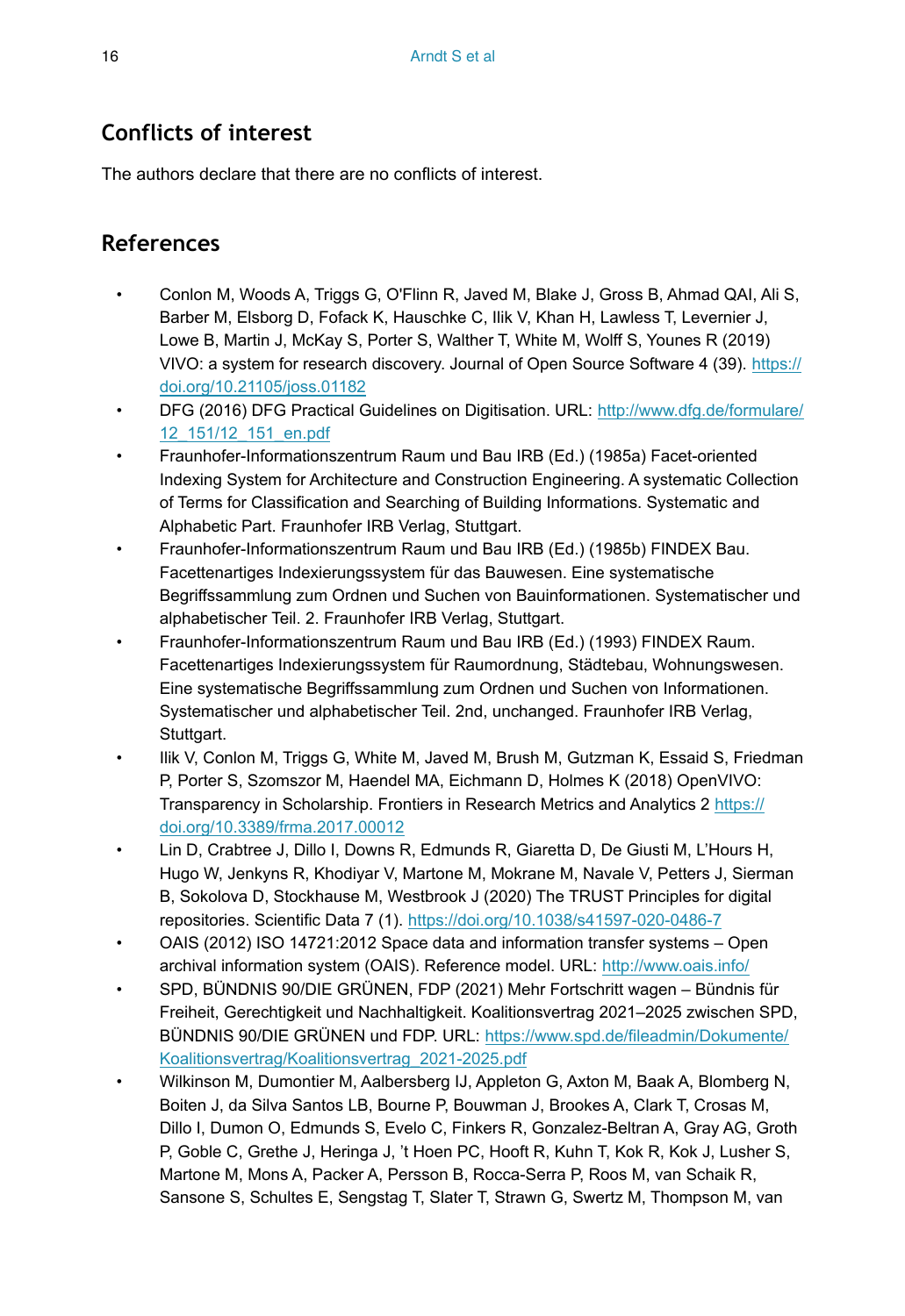der Lei J, van Mulligen E, Velterop J, Waagmeester A, Wittenburg P, Wolstencroft K, Zhao J, Mons B (2016) The FAIR Guiding Principles for scientific data management and stewardship. Scientific Data 3 (1).<https://doi.org/10.1038/sdata.2016.18>

<span id="page-16-10"></span>• Wolff S, Rutschke M, Fuchs M (2021) The Mobility Compass: A VIVO-based approach for exploring interdisciplinary research networks. *O-Bib: Das Offene Bibliotheksjournal* 8 (1): 1‑9. <https://doi.org/10.5282/o-bib/5642>

## **Endnotes**

- <span id="page-16-0"></span>**\*1** Examples: "Institute for Computer-aided Design and Construction" University of Stuttgart (https://www.icd.uni-stuttgart.de, 10.12.2021), "Chair for Computer-aided Design" ETH Zurich ([https://www.caad.arch.ethz.ch/, 10.12.2021\)](https://www.caad.arch.ethz.ch/,%2010.12.2021), "BIMLab@HCU" HCU Hamburg ([https://www.hcu-hamburg.de/research/bimlab/,](https://www.hcu-hamburg.de/research/bimlab/) 10.12. 2021), "KityVR" TU Graz [\(https://graz.pure.elsevier.com/de/projects/kityvr-artificial-intelligence-for-the](https://graz.pure.elsevier.com/de/projects/kityvr-artificial-intelligence-for-the-generation-of-citygml-mode)[generation-of-citygml-mode,](https://graz.pure.elsevier.com/de/projects/kityvr-artificial-intelligence-for-the-generation-of-citygml-mode) 10.12.2021), "Institute for Sustainable Urbanism" TU Braunschweig (<http://sustainableurbanism.de/>, 10.12.2021), "Smart Design and Construction (SDaC)"[\(https://sdac.tech, 10.12.2021\)](https://sdac.tech,%2010.12.2021).
- <span id="page-16-1"></span>**\*2** "Integrative computer-based design and construction for architecture"
- <span id="page-16-2"></span>**\*3** Example of such an association (since the end of 2020): ["AdvanceAEC - Research](https://www.advanceaec.net/) [Network for Advancing Architecture, Engineering and Construction"](https://www.advanceaec.net/).
- <span id="page-16-3"></span>**\*4** The 2015 Step-by-Step Plan for Digital Design and Construction and other, more recent position papers and progress reports are available at: [https://www.bmvi.de/](https://www.bmvi.de/SharedDocs/DE/Artikel/DG/digitales-bauen.html) [SharedDocs/DE/Artikel/DG/digitales-bauen.html](https://www.bmvi.de/SharedDocs/DE/Artikel/DG/digitales-bauen.html) (13.01.2022).
- <span id="page-16-4"></span>**\*5** In 2017, the Smart City Charter was presented. Since 2019, the BMI has been funding numerous Smart City model projects with around 820 million euros [\(https://](https://www.bmi.bund.de/DE/bauen-wohnen/stadt-wohnen/stadtentwicklung/smart-cities/smart-cities-node.html) [www.bmi.bund.de/DE/bauen-wohnen/stadt-wohnen/stadtentwicklung/smart-cities/](https://www.bmi.bund.de/DE/bauen-wohnen/stadt-wohnen/stadtentwicklung/smart-cities/smart-cities-node.html) [smart-cities-node.html,](https://www.bmi.bund.de/DE/bauen-wohnen/stadt-wohnen/stadtentwicklung/smart-cities/smart-cities-node.html) 13.01.2022).
- <span id="page-16-5"></span>**\*6** See, for example, within the framework of the research focus "City of the Future" at the TU Braunschweig ([https://www.tu-braunschweig.de/forschung/forschungsprofil/](https://www.tu-braunschweig.de/forschung/forschungsprofil/schwerpunkte#c515019) [schwerpunkte#c515019](https://www.tu-braunschweig.de/forschung/forschungsprofil/schwerpunkte#c515019), 13.01.2022).
- <span id="page-16-8"></span>**\*7** E.g. re3data.org, search.datacite.org, [https://www.idc.ch/archicad/bimcloud/ueber](https://www.idc.ch/archicad/bimcloud/ueber-bimcloud/)[bimcloud/,](https://www.idc.ch/archicad/bimcloud/ueber-bimcloud/) <http://openbim.ch>as well as general re-use of data from long-term archives of the project sites.
- <span id="page-16-6"></span>**\*8** The FID BAUdigital is primarily aimed at researchers from the following three DFG subject groups: No. 410-01: Architecture, History of Building and Construction, Construction Research, Resource Economics in Construction, No. 410-02: Urban Planning/City Development, Spatial Planning, Transport and Infrastructure Planning, Landscape Planning and No. 410-04: Structural Engineering, Construction Informatics and Construction Operations ([https://www.dfg.de/dfg\\_profil/gremien/fachkollegien/](https://www.dfg.de/dfg_profil/gremien/fachkollegien/faecher/) [faecher/,](https://www.dfg.de/dfg_profil/gremien/fachkollegien/faecher/) 22.12.2021).
- <span id="page-16-7"></span>**\*9** Cf. [Wilkinson et al. \(2016\).](#page-15-8) More detailed explanations at [https://www.go-fair.org/fair](https://www.go-fair.org/fair-principles/)[principles/.](https://www.go-fair.org/fair-principles/)
- <span id="page-16-9"></span>**\*10** Terminology repository of the FID BAUdigital on GitLab.com: [https://gitlab.com/fid](https://gitlab.com/fid-bau/terminologie)[bau/terminologie.](https://gitlab.com/fid-bau/terminologie)